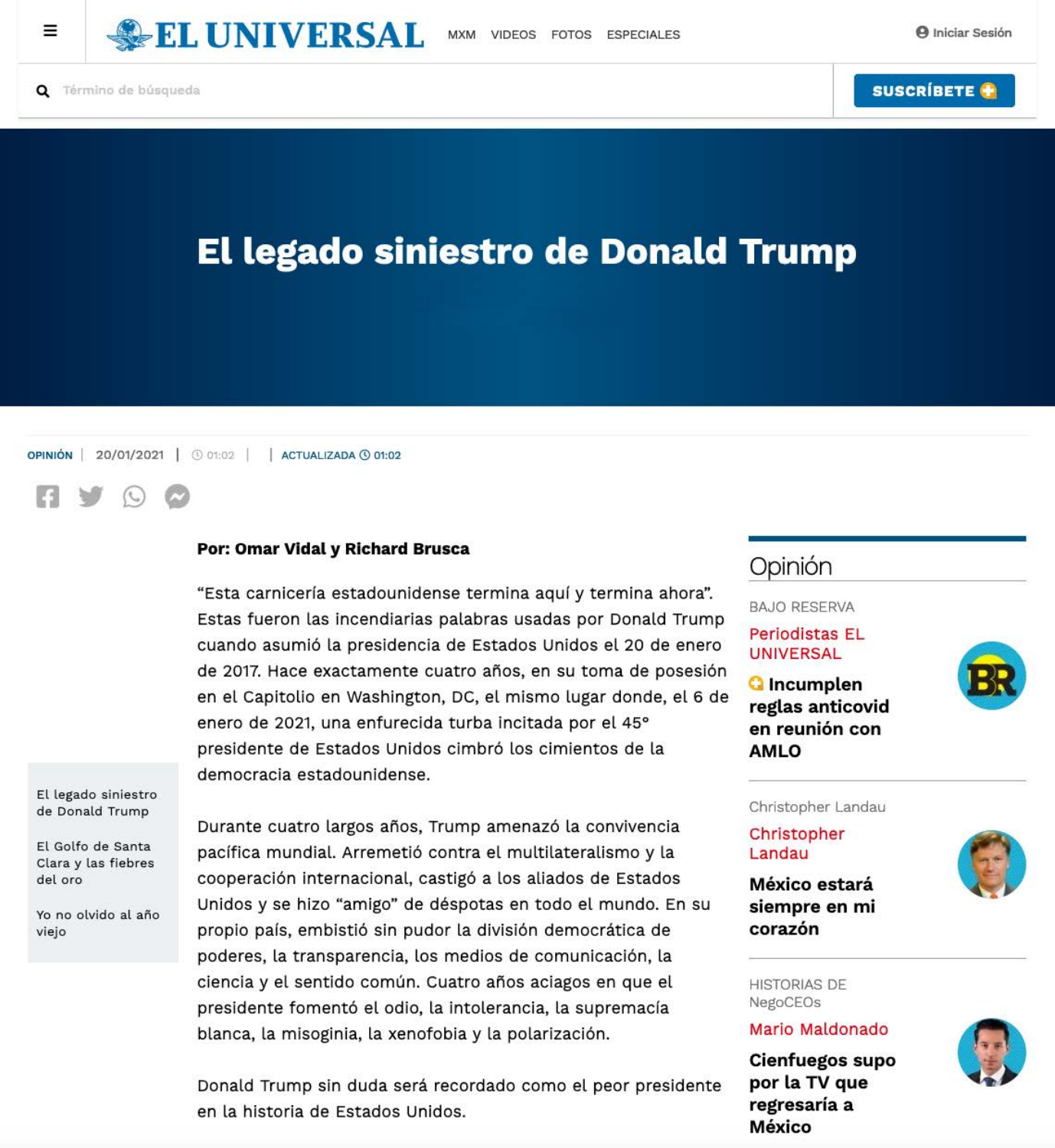## **EL UNIVERSAL**

≡

Con la llegada de Joseph Biden y Kamala Harris a la Casa Blanca, vale la pena preguntarse: ¿cuál será el legado del Presidente Donald Trump? La lista es tan larga como ignominiosa. Nos enfocaremos en sólo tres, que creemos son desafíos enormes que la Administración Biden enfrentará en el ámbito nacional e internacional.

La deplorable manera en que manejó la pandemia del Covid-19 es quizás el legado más funesto de Trump. Primero la negó, después le mintió al público sobre su gravedad y finalmente la desdeñó. Con un costo enorme. Hoy, 24 millones de estadounidenses se han infectado y más de 400 mil han muerto por el coronavirus-más de los que murieron en la Segunda Guerra Mundial. El impacto de la pandemia en su economía ha sido brutal, y sin precedentes desde la Segunda Guerra Mundial. La consultora McKinsey estima que la economía de Estados Unidos tardaría hasta tres años en recuperarse.

Por supuesto que Trump no fue responsable de la enfermedad que ha infectado a casi 96 millones de personas y matado a más de 2 millones en todo el mundo. Pero la forma displicente y deshonesta con que lidió con ella, y su aversión por la ciencia y las recomendaciones de los científicos (por ejemplo, su desdén por el cubrebocas), empeoraron una situación que ya era grave.

Su manejo de la pandemia fue copiado por un puñado de "líderes" displicentes, quienes también optaron por minimizar la gravedad de la enfermedad. Ahora sus países pagan el altísimo precio de vidas perdidas y economías asoladas; según la Universidad Johns Hopkins, Brasil ha tenido 8.511.770 casos y 210.299 muertos, México ha tenido 1.649.502 casos y 141.248 muertos, el Reino Unido ha tenido 3.443.350 casos y 90.031 muertos, y Rusia ha tenido 3.574.330 casos y 65.632 muertos. Todos son países con mandatarios nacionalistas o autoritarios.

EN TERCERA PERSONA

**Héctor De** Mauleón



## **Q** La noche del Halcón Peña

**HISTORIAS DE REPORTERO** 

#### Carlos Loret de Mola

Con esta alerta, el gobierno desactivó las brigadas de vacunación... sin vacunas



#### **BRÚJULA**

Ana Paula Ordorica





#### **Gabriel Guerra**

**G** Buenos vecinos



**GRAN ANGULAR** 

La forma en que Trump trató a los migrantes, a los que pidieron asilo y a las minorías de su propio país no tiene precedente. Sus xenofóbicas políticas migratorias socavaron décadas de esfuerzos que, con altibajos, se centraron en el asilo, la protección a los refugiados y la reunificación familiar. Al sur del río Bravo se recordará más a Trump por su intento fallido de construir un infame e inútil "muro" en los 2931 kilómetros de la frontera sur y obligar a México a pagarlo. Aunque, para ser

Raúl Rodríguez Cortés

### **Q** Los frentes abiertos con los que México

recibe a Biden

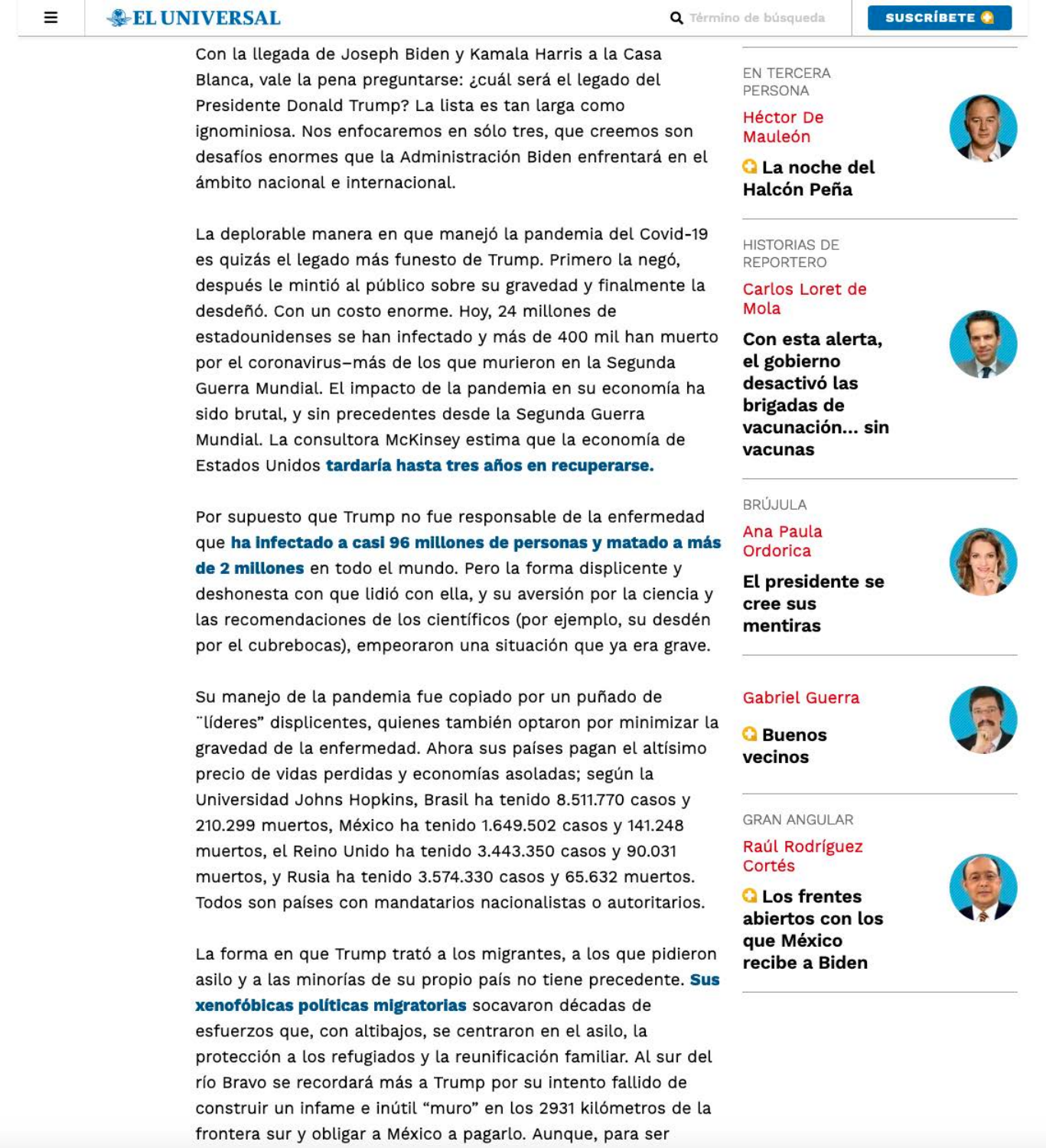exactos, la construcción del muro no fue su idea: entre 2006 y 2007, el Presidente George W. Bush construyó muchos kilómetros de muros y vallas en la frontera sur, y entre 2007 y 2015 el Presidente Barak Obama hizo lo mismo.

Sin embargo, el lado más vil y desgarrador de las políticas migratorias de Donald Trump fue la separación forzada, en la frontera de Estados Unidos con México, de miles de familias y miles de niños mexicanos y centroamericanos que abandonaron sus atribuladas y empobrecidas naciones en búsqueda de una vida mejor en Estados Unidos-545 de esos niños aún siguen separados de sus padres.

Donald Trump arremetió contra el planeta como ningún otro presidente estadounidense lo había hecho. Sacó a Estados Unidos del Acuerdo de París sobre cambio climático. Entre tanto, 2020 era el año más caliente jamás registrado y los últimos seis años han sido los seis más calientes.

Suspendió apoyo económico crucial al Fondo Verde para el Clima mientras el Ártico y el Antártico se derretían y los incendios devoraban franjas enormes de bosques en la Amazonía, California, Indonesia y Australia. Mientras super ciclones abatían a la India y Bangladesh, forzando la evacuación de tres millones de personas. Y mientras 31 tormentas tropicales y huracanes del Atlántico azotaban a nuestras naciones-tantos que se agotó la lista de nombres de la Organización Meteorológica Mundial y debió recurrirse al alfabeto griego para bautizarlos.

Trump desmanteló todas las políticas públicas para proteger el

ambiente y combatir el cambio climático que pudo. Revirtió la legislación sobre emisiones de CO2, químicos tóxicos y emisiones vehiculares, y sobre la protección de humedales, pesquerías y especies en peligro de extinción. Evisceró a la Agencia de Protección Ambiental y la cambió de una institución fundamentada en ciencia a una herramienta política, demoliendo su equipo científico de evaluación y aún eliminando la palabra "ciencia" de su misión. Trump llegó hasta el punto de ordenar que la tala a gran escala de árboles aumentará en las áreas federales.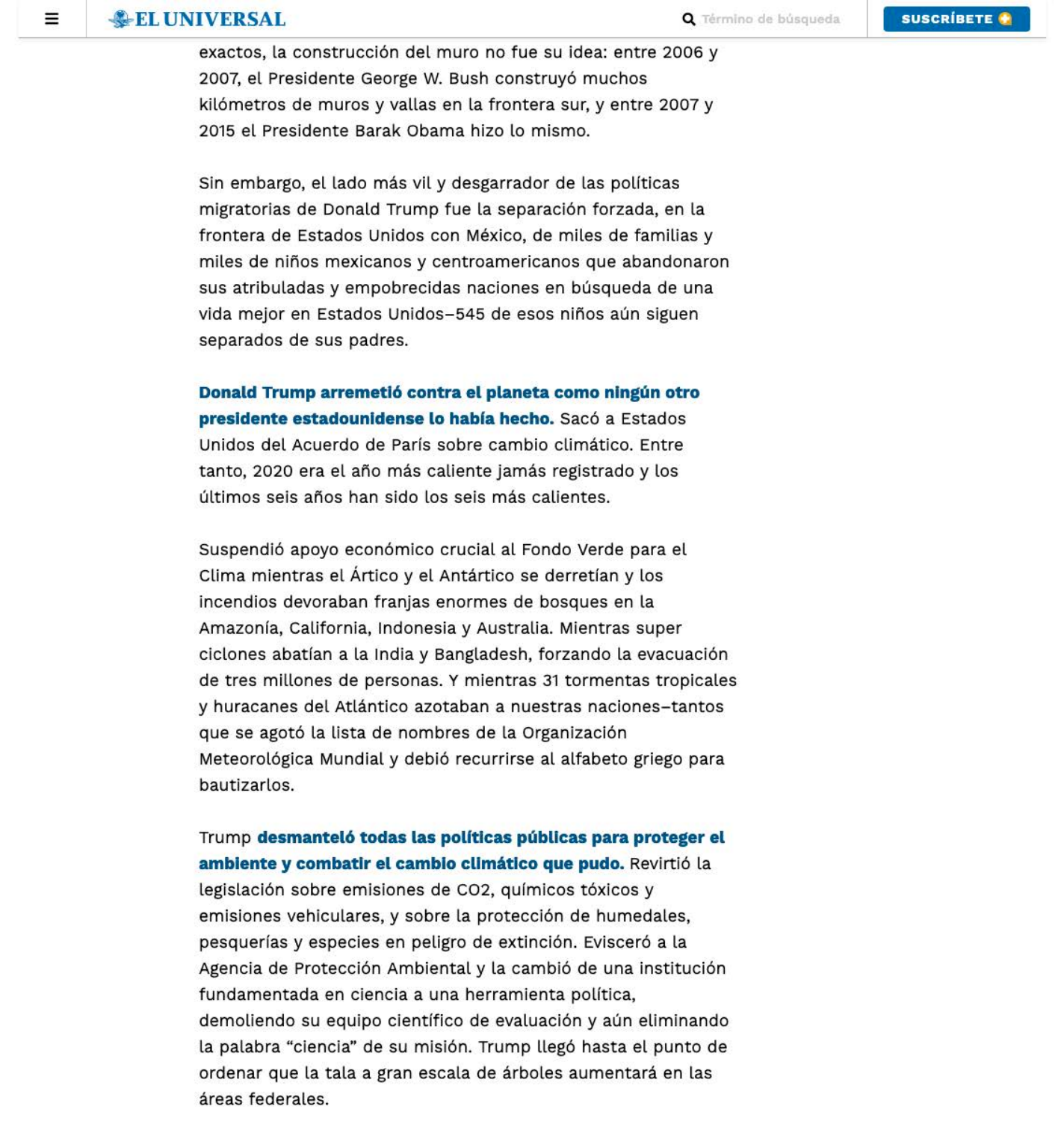Ξ

Y, en un último arrebato en sus días finales como presidente, hace dos semanas la Oficina de Gestión de Tierras (BLM, por sus siglas en inglés) permitió la primera venta de concesiones para explotar petróleo y gas en el Refugio Nacional de Vida Silvestre del Ártico, uno de los lugares más prístinos de Estados Unidos, y hogar de renos, aves y osos polares migratorios.

Sobra decir que los abusos de Trump no hubieran sido posibles sin la complicidad de muchos, incluyendo a los miembros de su gabinete que le alcahuetearon y apoyaron sus disparates e injusticias, y que hicieron eco a sus mentiras. Esos excesos no hubieran ocurrido sin el apoyo de ilusos o inescrupulosos líderes políticos en todo el mundo quienes, dócilmente, celebraron sus caprichos con la esperanza de obtener sus favores o evitar que los maltratara. Y, a fin de cuentas, esas tropelías no hubieran sido posibles sin la complicidad de mezquinos senadores y congresistas republicanos quienes-por cálculo político, vergüenza o ambos-ahora intentan deslindarse del emperador desnudo caído en desgracia.

La historia los juzgará a todos.

El deshonroso derrumbe de Donald Trump es una lección de historia para los aprendices de déspotas en todo el mundo. Con su partida, Estados Unidos sale de uno de sus pasajes más sombríos. No será fácil, pero confiamos en que esta nación hermana emergerá fortalecida. Porque todos los estadounidenses merecen algo mucho mejor.

El mundo necesita a unos Estados Unidos estables, respetuosos y confiables que se sumen a la comunidad de naciones para

enfrentar juntos los desafíos más cruciales que la humanidad y el planeta enfrentan.

**TEMAS RELACIONADOS** 

RICHARD BRUSCA OMAR VIDAL

Comentarios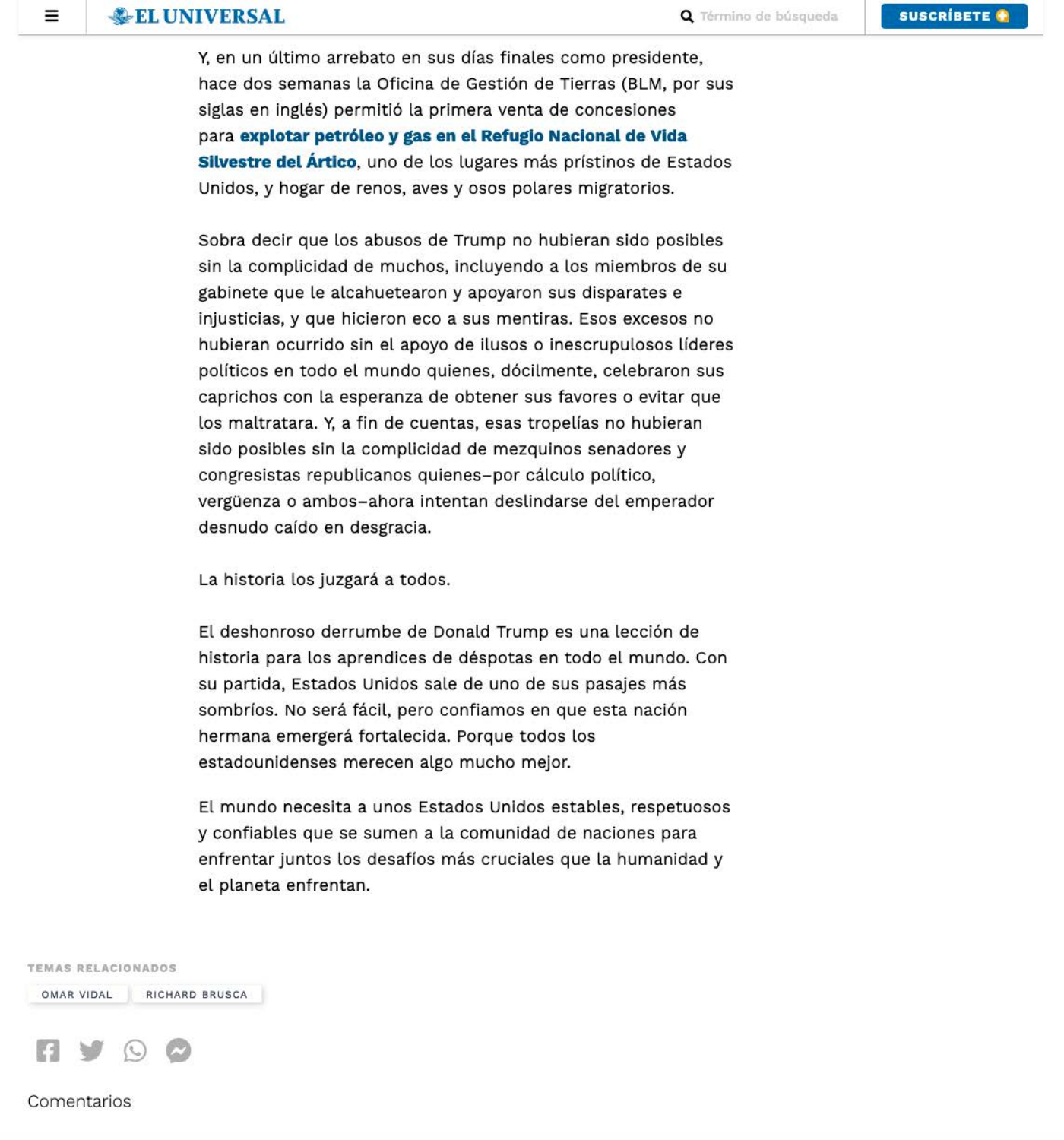#### **Donald Trump's Sinister Legacy**

Omar Vidal & Richard C. Brusca *El Universal* 20 January 2021

"This American carnage stops right here and stops right now." These were the inflammatory words used by Donald Trump when he assumed the presidency of the United States on 20 January 2017. That was exactly four years ago, at his inauguration at the Capitol in Washington, DC, the same place where, on 6 January 2021, an enraged mob incited by the 45<sup>th</sup> President of the U.S. shook the foundations of American democracy.

For four long years, Trump threatened global peaceful coexistence. He assailed multilateralism and international cooperation, chastised U.S. allies, and became a "friend" to despots the world over. In his own country, he shamelessly attacked American principals of checks and balances, transparency, free media, science, and common sense. Four ominous years in which the president encouraged hatred, intolerance, white supremacy, misogyny, xenophobia, and polarization.

Donald Trump will undoubtedly be remembered as the worst president in U.S. history.

With the arrival of Joseph Biden and Kamala Harris to the White House, it is worth asking: what will the legacy of President Donald Trump be? The list is as long as it is ignominious. We will focus here on just three, which we believe are major challenges the Biden Administration must deal with, both nationally and internationally.

The appalling and shameful manner in which the Covid-19 pandemic was handled might be the most disastrous legacy of Trump. He initially denied it, then lied to the public about its seriousness, and finally dismissed it. At an enormous cost. Today, over 23.5 million Americans have become infected and nearly 400,000 have died from the coronavirus. The economic impact of the pandemic on the U.S. economy has been brutal, and unequaled since World War II. McKinsey and Co. estimate that the U.S. economy could take up to three years to recover.

Of course, Donald Trump wasn't responsible for the disease that worldwide has infected more than 94 million people and killed more than two million. But the dismissive and dishonest manner in which he dealt with it, and his loathing of science and what scientists recommended (for instance, his disdain for facemasks), greatly worsened an already dire situation.

His approach parroted those of a handful of other disdainful world "leaders," who also chose to play down the seriousness of the disease. Now their countries, too, are paying the enormously high price of lost lives and devastated economies; Brazil has 8.393.492 cases and 208.246 dead, Mexico has seen 1.609.735 cases and 139.022 dead, the United Kingdom has 3.366.988 cases and 88.747 dead, and Russia has had 3.507.201 cases and 64.134 dead. All are countries with nationalistic or authoritarian leaders.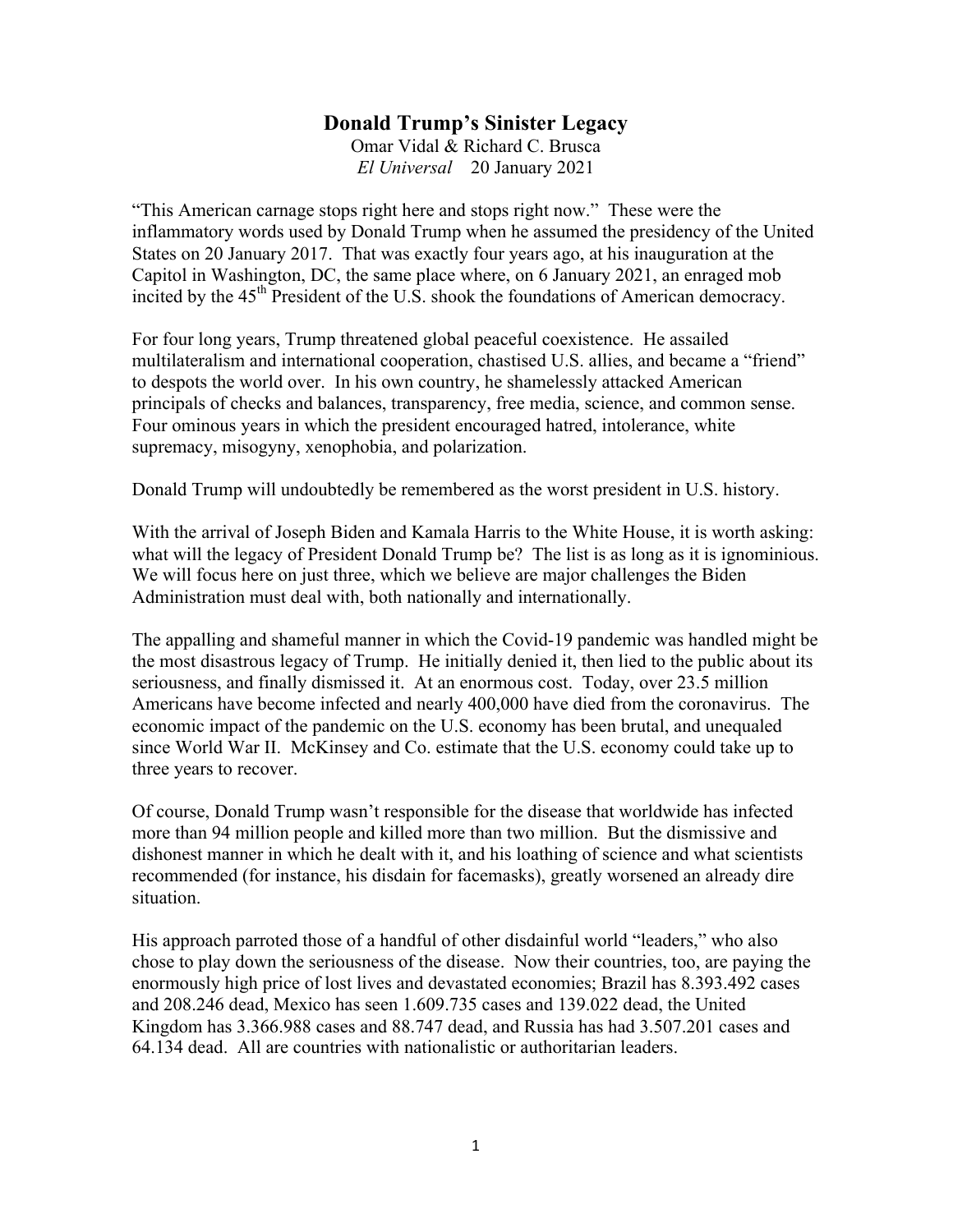The way Trump treated migrants, asylum seekers, and his own country's minorities has no precedent. His xenophobic migration policies undermined decades of efforts that, with highs and lows, centered on asylum, refugee protection, and family reunification. South of the Rio Grande, Trump will be most remembered by his failed attempt to build a disgraceful and useless "wall" along 1,954 miles of the southern border, and make Mexico pay for it! Although, to be truthful, building a wall wasn't his idea in the first place: between 2006 and 2007, President George W. Bush built many miles of walls and fences on the southern border, and between 2007 and 2015 President Barak Obama did the same.

However, the vilest and most heartbreaking side of Donald Trump's migration policies was the forced separation, at the U.S. border with Mexico, of thousands of Mexican and Central American families and children who left their embattled and impoverished countries to seek for a better life in the U.S.—545 of those children still have yet to be reunited with their parents.

Donald Trump assailed the planet as no other U.S. president in history. He pulled the U.S. out of the Paris Agreement on climate change. Meanwhile, 2020 was the hottest year ever recorded on the planet, and the last six years have all been the hottest six on record.

He suspended critical economic support to the Green Fund on Climate while the Arctic and Siberia melted and fires consumed massive swaths of forests in the Amazon, California, Indonesia, and Australia. Super-cyclones battered India and Bangladesh, forcing three million people to evacuate. And 31 tropical storms and hurricanes from the Atlantic lashed across our nations–so many that the list of names from the World Meteorological Organization was exhausted and it became necessary to resort to the Greek alphabet to name them.

Trump dismantled every public policy and institution he could that had been established to protect the environment and tackle climate change. He rolled back legislation on CO2 emissions, vehicle emission standards, toxic chemicals standards, and protections for wetlands, fisheries, and endangered species. He gutted the Environmental Protection Agency and converted it from a science-based department to a political tool, disbanding its science review panel and even removing the word "science" from its mission statement. Trump even went so far as to order that massively increased logging take place on federal lands.

And, in a final outburst in his last days, just two weeks ago the Bureau of Land Management allowed the first-ever oil and gas lease sale in the Arctic National Wildlife Refuge, one of the country's most pristine places, home to migrating caribou, birds and polar bears.

Needleless to say, all of Trump's abuses couldn't have happened without the complicity of many people, including the members of his cabinet who supported his bizarre ideas and his injustices, and who echoed his lies. They couldn't have happened without the backing of naïve or unscrupulous political leaders across the world who, submissively, celebrated his caprices hoping to obtain his favor or avoid his abuse. And, ultimately, without the smallminded Republican senators and congressmen who—for political calculation, shame, or